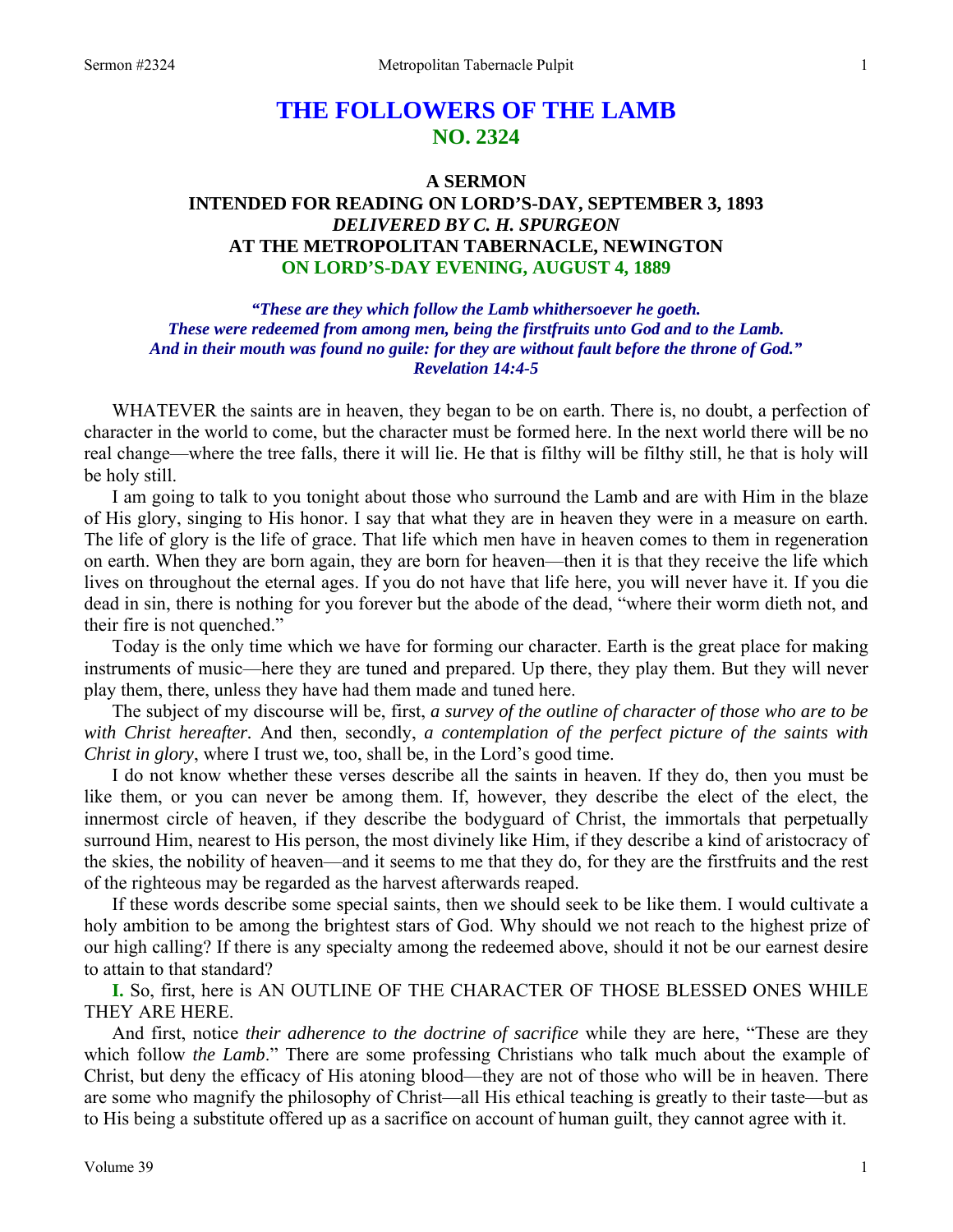Very well—they cannot enter heaven, for, "these are they which follow *the Lamb*." Not Christ only, mark you, but Christ as the Lamb of God's Passover. Christ as the Lamb of God slain before the foundation of the world, Christ as the Lamb of God which takes away the sin of the world. You cannot be of that blessed number if you reject Christ as a sacrifice.

As for me, and I trust for you also, "God forbid that I should glory, save in the cross of our Lord Jesus Christ!" Christianity without the blood of Christ is a dead Christianity—it has nothing to give life to it, "for the blood is the life thereof." If you take away the doctrine of sacrifice, you have taken away the core, the heart, the pith, the marrow of all Christianity. You have left bones for dogs, but you have not left food for immortal spirits.

Whosoever will be saved, before all things it is necessary that he should believe in Jesus Christ, the Lamb of God, who takes away the sin of the world. "For God so loved the world, that he gave His only begotten Son: that whosoever believeth in him, should not perish, but have everlasting life." Look, look, look unto Him and be you saved, all you ends of the earth, for He is God, even the bleeding Savior, He is God and beside Him there is none else. May it be said of you all, dear friends, that you followed the Lamb by your adherence to His atoning sacrifice!

Many have thus followed the Lamb in spite of fierce persecution. Remember that brave woman, Ann Askew. When they had racked her and pulled every limb out of its place, so that she ached all over in her exquisitely delicate frame, yet she sat on the stone floor of her cell and still defended the sacrifice of Christ. When she had an opportunity to write her thoughts, she penned that quaint verse,

> *"I am not she that list, My anchor to let fall, For every drizzling mist; My ship's substantial."*

She thought that being vexed by Popish priests and torn to pieces on the rack was only a drizzling mist, for which it was not worth while to cast her anchor. She was more than a match for fifty priests. God raise us up a race of such men and women! The devil seems to have taken the backbone out of most people. May we begin to know what we know, and to believe what we believe, and to put our foot down and say, "God helping me, I will not forsake my God, nor turn away from His truth."

You remember how Martin Luther, when he stood at the Diet of Worms, closed what he had to say when they bade him recant, and he would not. He said, "Here I stand. I can do no other, so help me God," and thus, invoking the help of his divine Lord, he committed his body to the flames, if need be, sooner than he would renounce a single Word of the Most High, or sin against the light which he had received.

And next, it is clear of these people that they followed the Lamb by *practically imitating Christ's example*, for it is written, "These are they which follow the Lamb whithersoever he goeth." They so believed in Him that—

> *"They marked the footsteps that He trod, His zeal inspired their breast, And following their incarnate God, Possess the promised rest."*

You cannot be with Christ unless you are like Christ. If you have really trusted in Jesus, He will transform you, He will take away from you those evil tendencies and vile propensities which are contrary to holiness. He will work in you to will and to do of His own good pleasure. And the highest holiness for you is to be like Christ. The very noblest character to which you could ever reach is to follow the Lamb whithersoever He goeth, in obedience to God, in love to man, in self-sacrifice, in humility, in gentleness, in love. You must follow Him whithersoever He goeth and do what He did, so far as your position makes it fit for you to do it.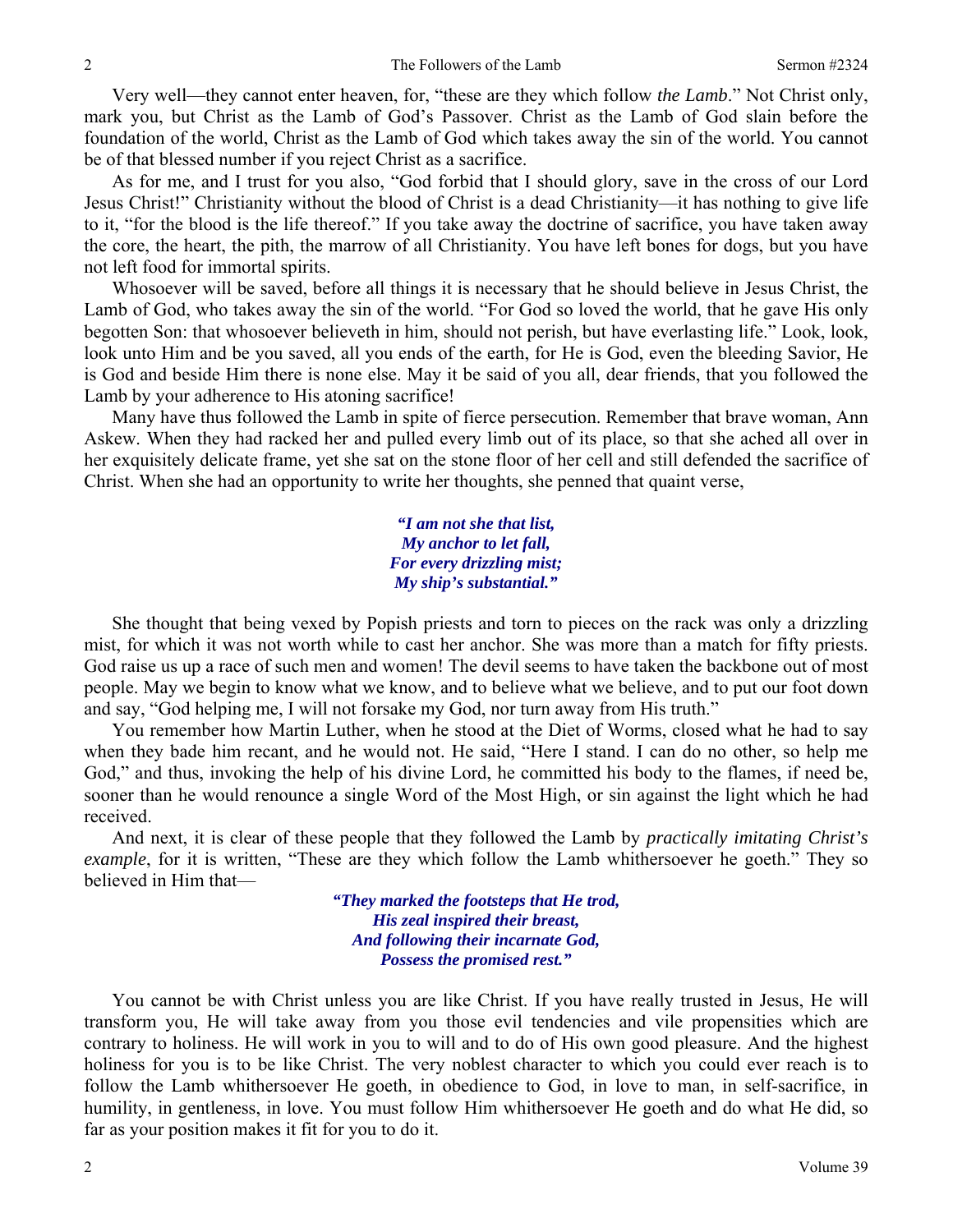#### Sermon #2324 The Followers of the Lamb 3

I mean that you cannot do as He did as God, but you can do what He did as man. Try to put your feet down in the footprints that He has left you. Do aim at complete conformity to Christ, and wherein you fail to reach it, mark that you come so far short of what you ought to be. To be like Christ is that which God intends for you, and unless you have some measure of it now, you will never be with Him, for all they who are with Christ above are the people who were made like to Christ here below. Note that very distinctly, "These are they which follow the Lamb whithersoever he goeth."

Will you, dear friends, labor to take Christ for your pattern? Do not come and take His name, and then dishonor His character. There are among you some who are very much like your Master—you are the joy of the church. There are among all the churches some who bear Christ's name, but are not like Him. My venerable predecessor, Dr. Rippon, used to say of His church that he had in it some of the best people in England—and then he used to add in a low voice, "*and some of the worst*."

I am afraid that I have to say the same, but I am very sorry that I should have to say it. The worst people in the world are those who profess most and do least. Do not be among that unhappy number, but do, I pray you, by the blessing of God, and the help of His Spirit, be among those who at least endeavor to "follow the Lamb whithersoever he goeth."

Now, notice in the sketch of these people, that *they recognized a special redemption, "*These were redeemed from among men." Christ had done something for them that He had not done for others. They were not redeemed, "among men," but "*from among men*." They recognized the specialty of Christ's sacrifice. They could read, for instance, a passage like this and understand its meaning, "Christ loved the church, and gave himself for it," for His church, for His body. "These were redeemed from among men."

Come, beloved, do you belong to this company of persons who have been fetched out from the rest of mankind by the power of the Spirit of God, and also by the merit of the precious blood? Do you feel that you are marked with the blood as others are not? Do you belong to a people who are not of the world, even as He that bought them was not of the world? Are you henceforth not of the common multitude, but one who has been bought and paid for by that redemptive price which was found in the veins and the heart of the Redeemer? And are you so redeemed as no longer to be one of the great mass of mankind, but fetched out, called out, chosen, "not your own, but bought with a price"? These are they that will be with Christ hereafter, as specially redeemed ones.

And as they recognized a special redemption, you will observe that *they made a full surrender of themselves to God and to the Lamb, "*These were redeemed from among men, being the firstfruits unto God and to the Lamb." On a certain day, when the harvest was getting ripe, a man went down to the fields and plucked an ear here, a handful there, and another handful further on. And he passed along the field and gathered ears here and ears there, and when he had collected enough for sheaves, he tied them up and took them to the temple of God, and presented them to the Lord as an offering, to signify that he owed all the harvest to God, and he brought Him the first ripe ears as a sacrifice to Him.

Now, beloved, has the grace of God plucked you out from among the rest of mankind, and do you feel that you now belong to Christ, that you belong to God, that you are not to be gathered with the mass of men for the great condemnation, but that you are presented unto God and belong to Him altogether? It is a very easy thing for me to talk about this, but believe me, it is by no means an easy thing to carry it out.

I see numbers of people who profess to belong to God, but they live as much for making money as anybody else. They live quite as much for self-seeking as the world does and it would be difficult, even if you had microscopes on both your eyes, to see any difference between them and worldlings. This will never do. "Come out from among them, and be ye separate, saith the Lord, and touch not the unclean thing." If you are the firstfruits unto God, be so. If you belong to yourself, serve yourself.

But if, by the redemption of Christ, you are not your own, but bought with a price, then live as those who are the King's own, who must serve God, and cannot be content unless their every action shall tend to the divine glory, and to the magnifying of Christ Jesus. Now this is what all of us who are truly the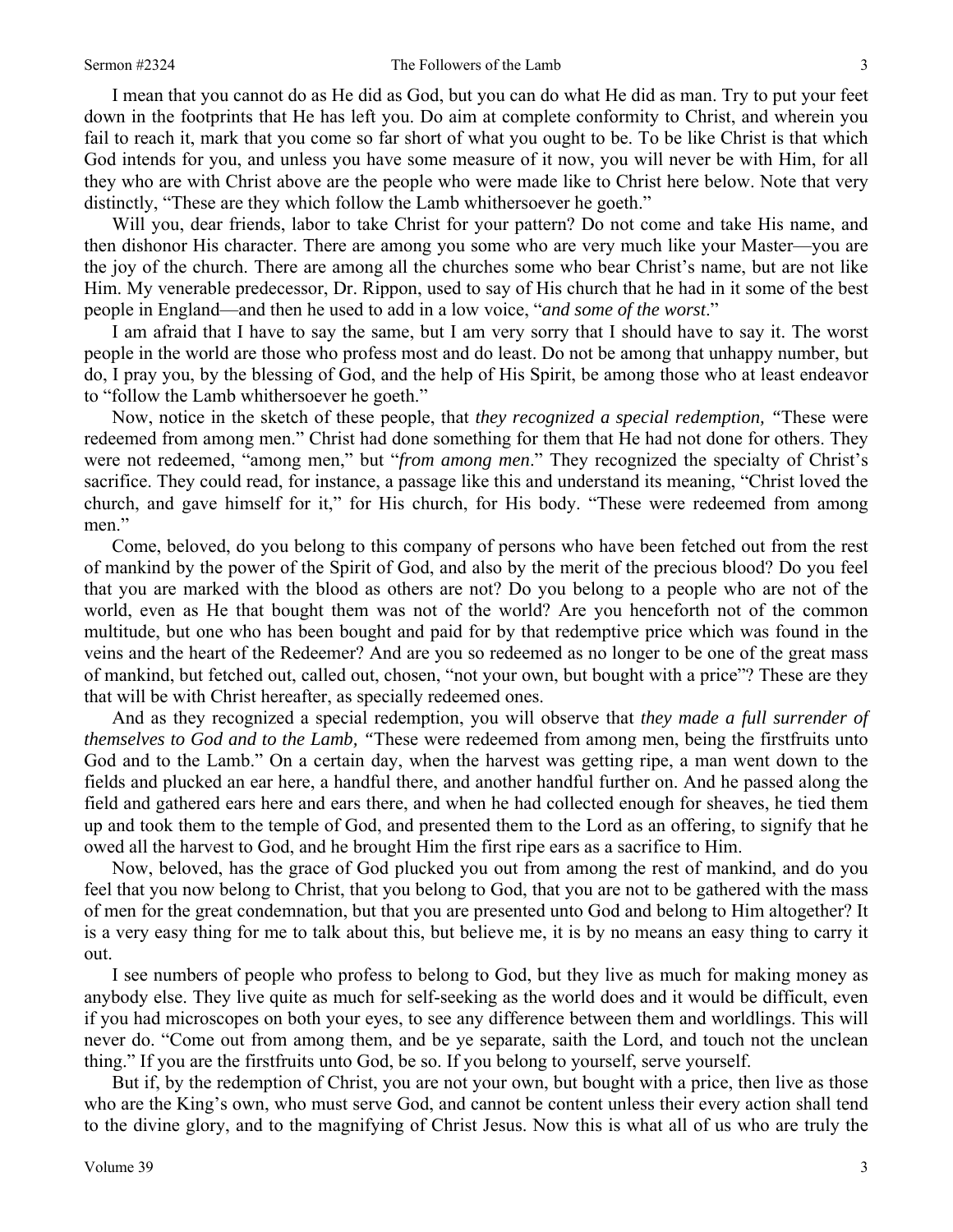Lord's have in outline. Oh, that the sketch might be properly filled up, that we might become more and more the firstfruits unto God and to the Lamb!

I must take you a little further. These people who are to be with Christ, the nearest to Him, are *a people free from falsehood*. "In their mouth was found no guile." Brethren, if we profess to be Christians, we must have done with all craft, policy, double-dealing and the like. The Christian man should be a plain man who says what he means and means what he says. I know of no worse suspicion against any man who professes to be a Christian than the suspicion of not being transparent. It were better for us to be simple as fools than to be cunning as hypocrites, even though our cunning should place us in the front rank of the governors of mankind.

The Christian man should scorn to tell a lie. Exaggeration and equivocation should be strangers to his lips. "In their mouth was found no guile." The Lord Jesus Christ was a great speaker of the plain truth and those whom He chooses to be near Him, to be His personal attendants in heaven, must also be free from guile. With many a mistake, with many a weakness, yet, beloved, the saints are free from falsehood. They are true, whatever may be their mistakes. Look to yourselves and see whether it is so. As I would look to my own soul, I charge you to look to yours.

And then, once more, it is said that they are *free from blemish.* "They are without fault before the throne of God." "Oh," says one, "I am not without fault." No, but there is the outline of that character in you if you are, indeed, one of the Lord's people. You have already got rid of many faults and you are getting rid of more. You grieve over what remains and you will never rest till every sin is conquered. Is it not so, beloved?

Saints are not only men of honor, but men of holiness. We would not tolerate any known sin in ourselves. Whenever we are carried into a fault by temptation or by inbred sin, we feel unhappy. We bow low in the dust and we cry to God for grace, that we may not commit the same sin again. But God's people are a blameless people, after all. If you are to find pure and right characters, where will you find them but among the followers of the Lamb? You know and I know many believers in Christ whose lives are blameless—we would not say that they are absolutely without fault, but still, the grace of God so works in them that we may safely take them for examples and do as they have done.

It was so in the olden time and it is so now. And unless your character is such that your children may safely imitate it, and your servants may tread in your footsteps, and your neighbors may act as you do without going wrong, how can you hope to be where Jesus is? Jesus Christ receives sinners, but He makes them saints. The Gospel opens a great hospital, not for sick men to lie in it and remain sick, but that there they may recover health and may be made strong. He that believes in Christ is saved—saved in this sense among others, that He is saved from the power of sin, and turned from an unholy and godless life into a life of purity, honesty, and uprightness.

"Be not deceived," any of you, tonight, "God is not mocked; for whatsoever a man soweth that shall he also reap." If there be not about you a likeness to Christ, if there be not at least the sketch which I have tried to depict, then, surely, you are not among those who will be forever where Jesus is.

I have seen an artist make his crayon drawing. He just took a piece of charcoal and marked out what he was going to draw. I am afraid that is about all that is done with us here. There is an outline made with the charcoal—all the lines of beauty and all the glory of character are yet to be laid on as we grow in grace and in likeness to Christ. But at least, there must be that sketch. If you have not that, come humbly to the feet of Jesus and pray that He would begin in you His good work, which He will carry on and perfect in the day of His appearing.

Thus much upon the outline of the character of saints while they are upon the earth.

**II.** Now indulge me for just a few minutes while I try to give you A GLIMPSE OF THE PERFECT PICTURE IN HEAVEN.

I cannot really show you the picture—that is in the upper gallery in glory and you must go up there to see it. I can only tell you my idea of what that picture is like when it is finished.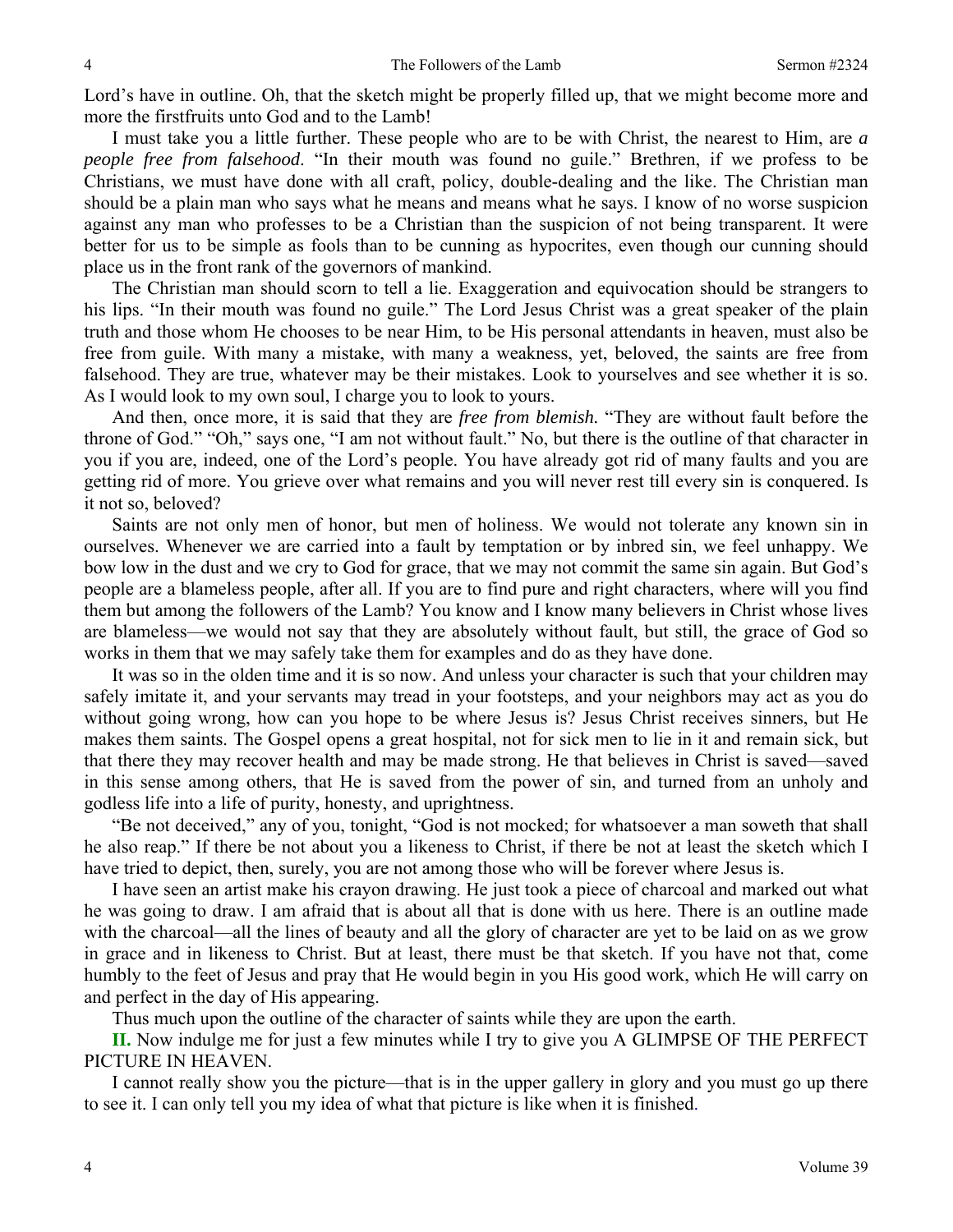Well, first, those who are with Christ *enjoy perfect fellowship with Him*. Up there they "follow the Lamb whithersoever he goeth." They are always with Him. There were certain young princes chosen in certain courts to attend upon the king. Wherever the king went, they went. Where the court was, there was their abode. Their one business was to behold the king's face and to abide near him. That is the business of the glorified ones of whom I am speaking.

When will the day arrive that you and I shall enjoy this perfect fellowship with our glorious King, never absent from Him, never doubting His love, never cold in our affection towards Him, but being—

#### *"Forever with the Lord"?*

Shall I go on with the verse?

### *"Amen! So let it be! Life from the dead is in that word, 'Tis immortality!"*

Some of you have dear children who have outstripped their mother and are enjoying this felicity even now. Others of us have mothers, brothers, friends who were very dear to us, who follow the Lamb in glory. How many who once sat among us here are now up there, following the Lamb, and He leads them unto living fountains of waters and all tears are wiped away from their eyes!

Oh, to think that wherever my Lord shall go I shall go! When He shall descend from heaven with a shout, we shall come with Him. When He shall sit upon His throne to judge the world, His saints shall sit with Him. When He shall reign amongst His ancients gloriously for a thousand years, we shall reign with Him on the earth. When He shall return to the Father's throne,

#### *"All His work and warfare done,"*

we shall partake of His triumph, following the Lamb whithersoever He goeth. I vote to cast in my lot with my Lord in life and in death. What say you? My Master, where You dwell, I will dwell. If men put You to shame, I will be put to shame with You. If You die, I will die with You, that I may forever live with You in Your glory above. Say you not the same, beloved? Say it deep down in your heart tonight.

Well, now, notice in this complete picture, next, that up there *they are perfectly accepted with God, "*These were redeemed from among men, being the firstfruits unto God and to the Lamb." God always accepts them. He always looks upon them as His firstfruits, bought with His Son's blood, and brought by His Son into His heavenly temple, to be His forever. Sometimes, here, we mar our service, but they never mar it there. Our songs get out of tune, but theirs never know a discord. We praise the Lord and yet groan, being burdened! But in heaven there are—

> *"No groans to mingle with the songs Which warble from immortal tongues."*

We doubt. We fear. We grieve the Holy Spirit. Sometimes we get very sadly out of gear with God. It is never so there—fully redeemed from sin—they are accepted in the Beloved and to the very top of their bent they know it, and enjoy it. Happy day, happy day, when you and I shall be of them and among them!

Observe, also, that *they have perfect truth there in heart and soul, "*In their mouth was found no guile." "No lie," says the Revised Version. Here, dear friends, we do fall into error inadvertently and sometimes, I fear, negligently. We say, not knowingly, more than the truth. How often we say much less than the truth and almost necessarily so when we speak of divine things—but up there they are not only free from willful guile and deceit, but they are free from all error and mistake. Happy day! Happy day!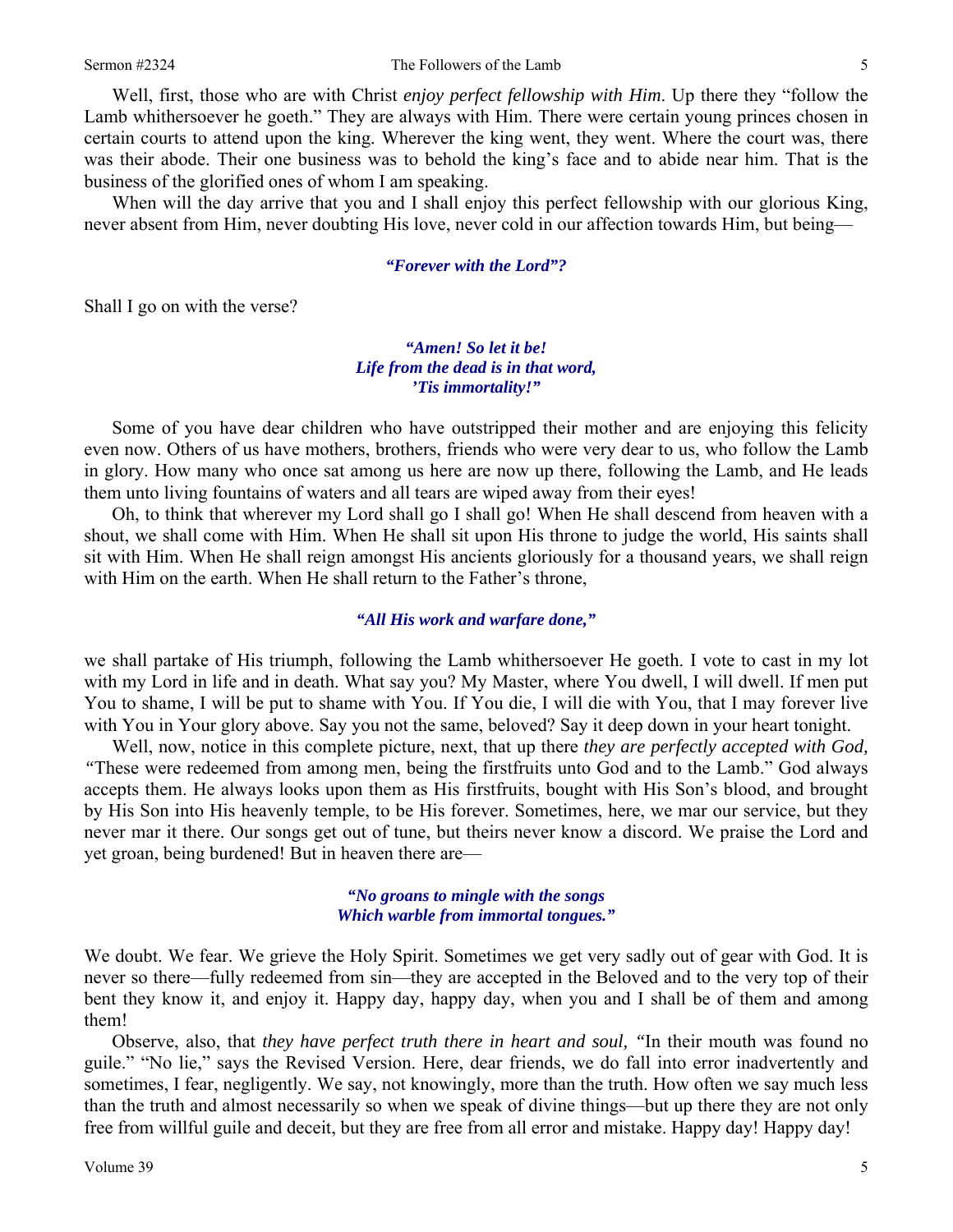Do you not long to be there to be rid of every false doctrine, every wrong opinion, every error, every mistake, so that in your mouth there shall never again be guile? This is what they are above—made perfect. He who washed their hearts here has washed their tongues there. As they loved the truth here, they know the truth there. As they sought it here, they have found it there. As they were willing to die for it here, they live in the enjoyment of it there and shall do so forever.

One more feature of that perfect picture is this, *they enjoy perfect sinlessness before God, "*They are without fault before the throne of God." That text brings back to my recollection the second sermon I preached to this church, one Sabbath evening, when we were but few, "They are without fault before the throne of God." I had great joy, as a youth, in expatiating upon the perfect blessing of being altogether, "without spot, or wrinkle, or any such thing."

If there were any fault in them there, they are where it would be seen, for they are before the throne of the all-seeing God. But even there, in that matchless place of light in which there is no darkness at all, they are declared to be without fault, without blemish. Can you think that you will be of that happy number one day? I had to put it very mildly just now when I spoke of saints being without blame here, but you may put it as strongly as you please when you speak of their being without sin there.

They were once, perhaps, before conversion, the very chief of sinners, but in heaven there shall be no trace of their sin. They will bless the grace that came to them when they were up to their neck in the filth of sin, but there will be no trace of their filthiness left. There is no blood stain on Manasseh, there is no brand of blasphemy on Saul of Tarsus, now—they have washed their robes and made them white in the blood of the Lamb.

Some of these men were by nature and by practice, too, so depraved that it looked as if they could never escape from their evil habits. We might have said of them, "Can the Ethiopian change his skin, or the leopard his spots? Then may these men, who are accustomed to do evil, learn to do well." Yet so has the grace of God changed them that there is no trace of any evil tendency, no propensity to lust, or lewdness, or blasphemy, or any kind of fault.

What a wonderful change it will be for those who were once great sinners to be found without fault—not only without great crime, not only without gross vice, but without fault and that, too, as I have said, before the throne of God, where, if there were a fault, it would be seen! They are cleansed from all the guilt of sin and from all the depravity which the habitude of sin brings to men. "They are without fault before the throne of God."

Truly, if you had never heard this before, it might make you laugh for joy to think that it should ever be possible that the very chief of sinners, through faith in Christ, might be made so clean as one day to be without fault before the throne of God. I do think that when we get there, part of the joy of heaven will be a long surprise, an endless wonder, and if we are permitted to recollect what we used to be, some of you will recall a night of sin, and say, "And yet I am here." You will recall, perhaps, some dreadful passion, some atrocious outburst of foul language, or some terrible occasion of sin, and you will say, "Yet here I am, clean as the driven snow, washed in the blood of Jesus, and renewed by the Spirit of God."

Although they always praise God, I think that they must every now and then have a fresh outburst of hallelujahs when they begin to review the past. One says, "I, even after conversion, was a poor, limping Christian, and I was thrown back once or twice with terrible backslidings. My Christian friends despaired of my ever holding on, and yet here I am without fault before the throne of God. Hallelujah!"

Will not a man be obliged to break out like that and do you not think that all the saints around Him will take up the Hallelujah, too, till it goes in swelling chorus all round the choirs of heaven, "Hallelujah to God and the Lamb"?

And another one will say, "And I, after I had long known the Lord, fell, oh, so sadly, so grievously! But He would not give me up, He followed me, and by His mighty grace, I was restored, my broken bones were set again and I was made to sing of free grace and forgiving love. He created in me a new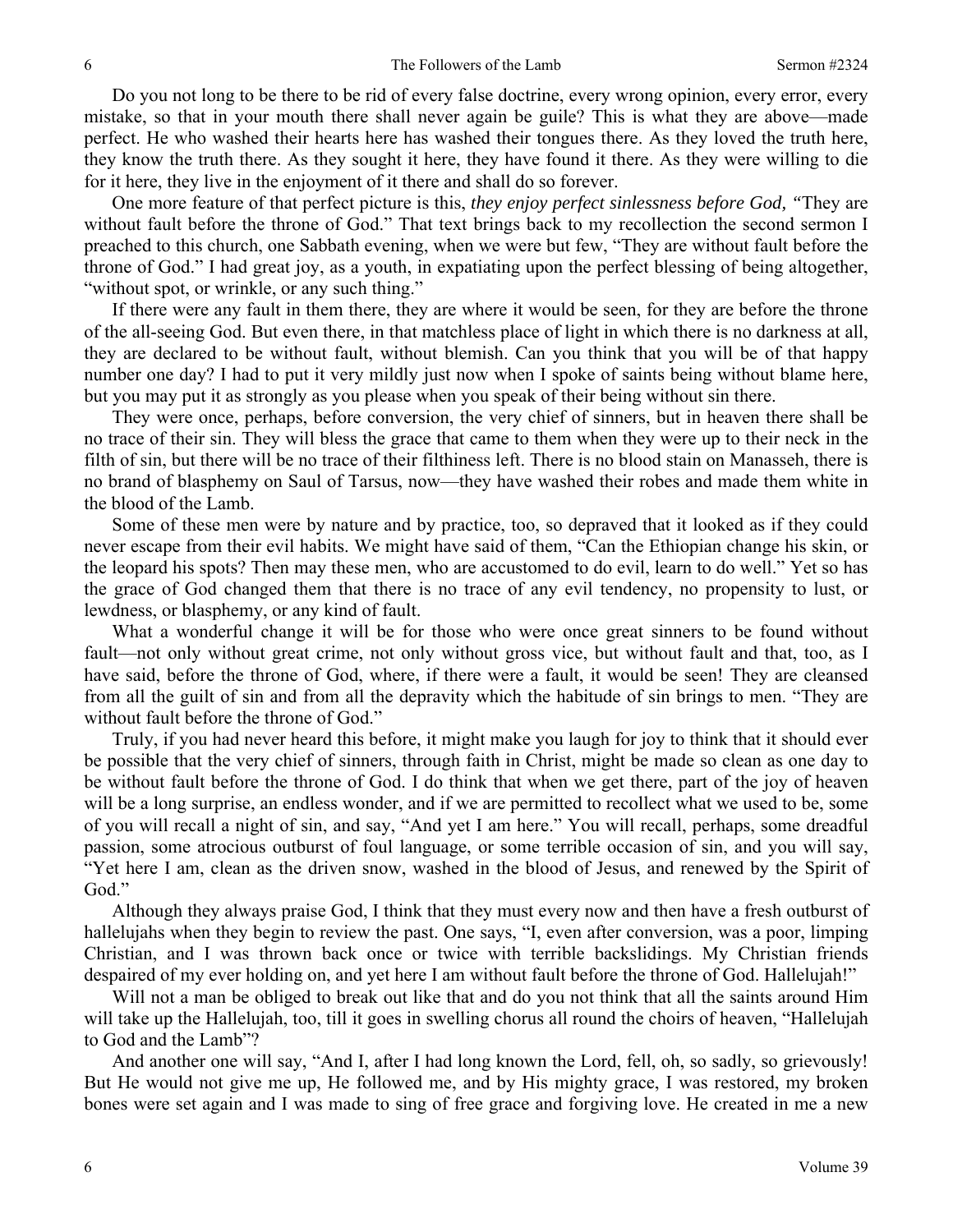heart and renewed a right spirit within me. And now I, even I, am here without fault, without a single fault."

You can hardly imagine it, can you? You begin to think, "Well, surely that cannot be," for, if you look within, you see so many faults over which you groan, but you will look without and look within, when you once get there, and neither without nor within, in any respect whatever, will you have any kind of fault, for, "They are without blemish before the throne of God."

I do not feel inclined to preach any more, but just to shout, "Hallelujah," again and again, at the very thought that I shall be there. Oh, it is hard to go to heaven from such a place as that which I occupy! Your eyes sometimes startle me in my dreams, these thousands of eyes fixed upon one poor mortal man, who has to try to lead you to Christ and lead you to heaven.

Your eyes at times seem to pierce me like so many daggers. I think, sometimes, "What if I am not faithful, if I do not preach plainly, if I do not warn them, if I do not invite them earnestly, if I do not with all my heart cry, 'Come to Christ'? What shall I do in eternity if six thousand pairs of eyes are forever seeming to stick, like daggers, into my heart?" Oh, but it will not be so! I believe in Him that justifies the ungodly and I have fully preached Him to you, and all my great congregation.

My hope is in the precious blood that cleanses from all sin and I have pointed all my hearers to that precious blood. And the day will come when I, with all who believe in Jesus, shall be without fault before the throne of God. The very thought of it makes me cry, "Hallelujah," and with that I finish. Hallelujah! Hallelujah! Say "Hallelujah," all of you. ["Hallelujah!" from the congregation.] Hallelujah! Hallelujah to God and the Lamb! The Lord bless you, for Christ's sake! Amen.

#### **EXPOSITION BY C. H. SPURGEON**

### *REVELATION 14*

**Verse 1.** *And I looked, and lo, a Lamb—* 

John always writes of Jesus as the "Lamb." His Lord is to him in His sacrificial character always "the Lamb of God which taketh away the sin of the world" by the shedding of His blood. "I looked, and lo, a Lamb"—

**1.** *Stood on the mount Sion, and with him an hundred forty and four thousand, having his Father's name written in their foreheads.* 

The Revised Version has it, "having his name, and the name of his Father, written on their foreheads." Now they are known to be the Lord's—on earth that fact was questioned, but His name is written on their foreheads now. Sometimes they themselves had to question it, but now it is apparent to all, the distinguishing mark is stamped upon their brow, "having his Father's name written in their foreheads."

**2.** *And I heard a voice from heaven, as the voice of many waters, and as the voice of a great thunder: and I heard the voice of harpers harping with their harps:* 

It was very loud, but very sweet. It is not easy in earthly music to blend the two, but in heaven, all the energies of living men shall be thrown into the song and yet it shall be sweet as the touch of a minstrel when he lays his fingers gently among the strings of the harp.

**3.** *And they sung as it were a new song before the throne,—* 

They could not sing any old song there. The songs of earth, sweet as some of them are, are not good enough to be sung in heaven. With a new experience, new delights, and a clearer vision of their Lord, they must have a new song.

**3.** *And before the four beasts, and the elders: and no man could learn that song but the hundred and forty and four thousand, which were redeemed from the earth.*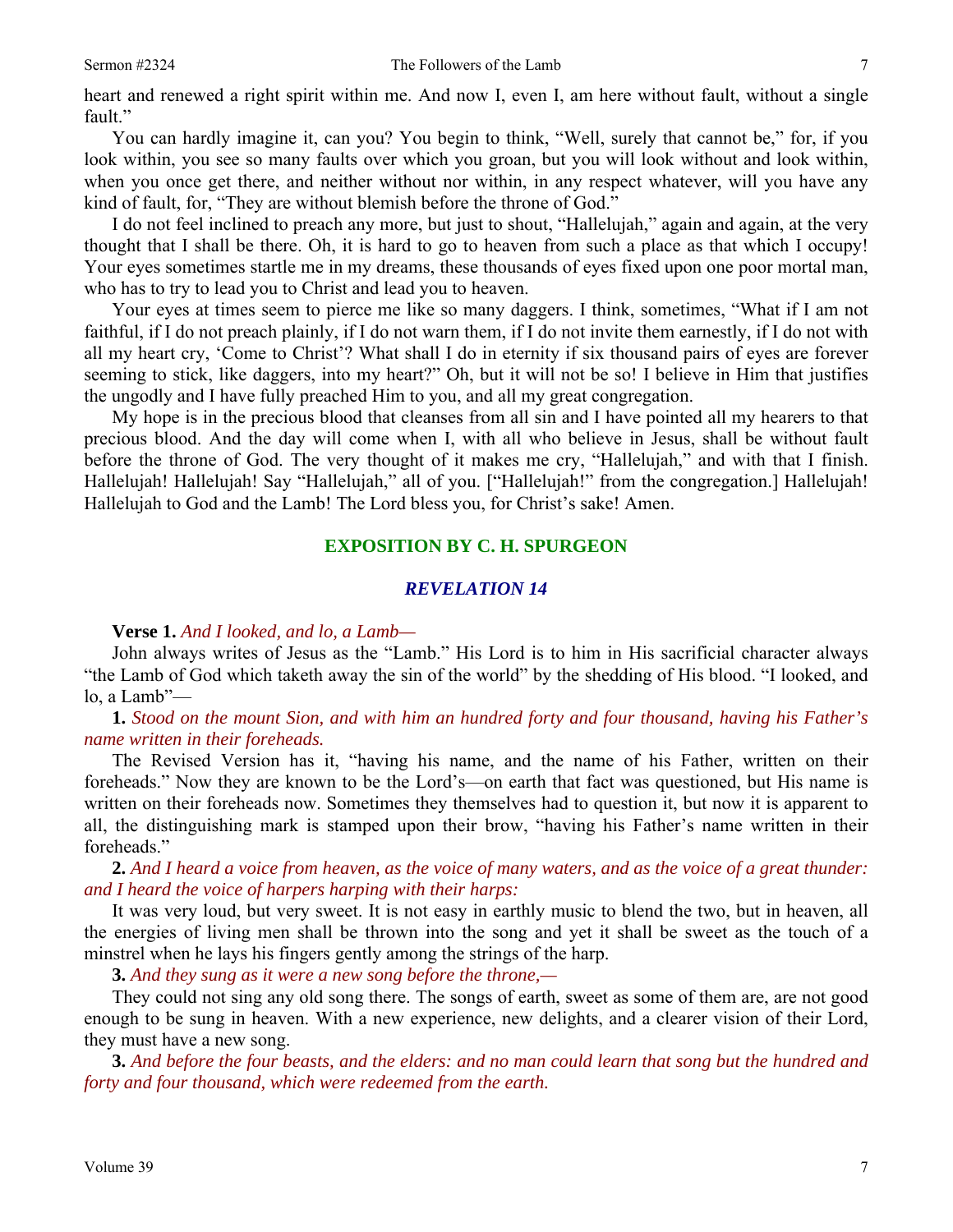Heaven is not the place to learn that song—it must be learned on the earth. You must learn here the notes of free grace and dying love, and when you have mastered their melody, you will be able to offer to the Lord the tribute of a grateful heart, even in heaven, and blend it with the harmonies eternal.

Suppose, for a moment, that you could go there and that you were unprepared to sing the new song, you would have to say, "I cannot join in the chorus, for I do not know the tune." You must learn the song now, the new song of praise unto our God, or you cannot be admitted there. I would not expect, if I went down to the Handel Festival, for the conductor to permit me to take a place in the choir. He would ask me, "Can you sing? Have you ever rehearsed the matchless music of Handel?" And when I answered, "No," he would tell me to stand aside.

So you must learn the music of Calvary, you must learn the music of the name of Jesus, or you cannot sing in heaven. No man could learn the song but the redeemed from the earth—not redeemed, you see, by a general redemption, of which some so loudly talk, but redeemed from among men by a special redemption which took them out from the rest of mankind, by a price paid for them, so that they were bought as others were not bought, by the precious blood of Jesus, as of a Lamb without blemish and without spot.

**4.** *These are they which were not defiled with women; for they are virgins.*  They were pure and chaste in the sight of God.

**4.** *These are they which follow the Lamb whithersoever he goeth.* 

His choice attendants, His bodyguard.

**4-5.** *These were redeemed from among men, being the firstfruits unto God and to the Lamb. And in their mouth was found no guile:* 

"No lie." They were truthful, they were truth-speakers.

**5.** *For they are without fault—*

Or, blemish.

**5.** *Before the throne of God.* 

Like Him with whom they associated, the Lamb of God, they were without blemish and without spot.

### **6.** *And I saw—*

What wonderful sights John saw! I do not wonder that he saw them. He had leaned his head on Christ's bosom and that qualified him to see what you and I cannot see. Near communion to Christ is the best qualification for a vision of mystery. Get into the very heart of Christ and you shall see wonderful things, "I saw"—

**6-7.** *Another angel fly in the midst of heaven, having the everlasting gospel to preach unto them that dwell on the earth, and to every nation, and kindred, and tongue, and people, saying with a loud voice, Fear God, and give glory to him;* 

Is this the Gospel? It is one version, evidently, of the everlasting Gospel. "The fear of God is the beginning of wisdom." Truly, to worship Him as He reveals Himself, is true godliness and in it lies all the Gospel, "Having the everlasting gospel to preach unto them that dwell on the earth, and to every nation, and kindred, and tongue, and people, saying with a loud voice, Fear God, and give glory to him."

**7-8.** *For the hour of his judgment is come: and worship him that made heaven, and earth, and the sea, and the fountains of waters. And there followed another angel, saying, Babylon is fallen, is fallen,—* 

This will not happen till the Gospel is fully preached. Superstition does not come down unless true religion is set up. One angel proclaims the everlasting Gospel—the next declares that the great system of error is fallen, "Babylon is fallen."

**8.** *That great city, because she made all nations drink of the wine of the wrath of her fornication.* 

You know that gigantic system of error which professes to come from God and to be the only true church, but it must fall.

**9-10.** *And the third angel followed them, saying with a loud voice, If any man worship the beast and his image, and receive his mark in his forehead, or in his hand, the same shall drink of the wine of the*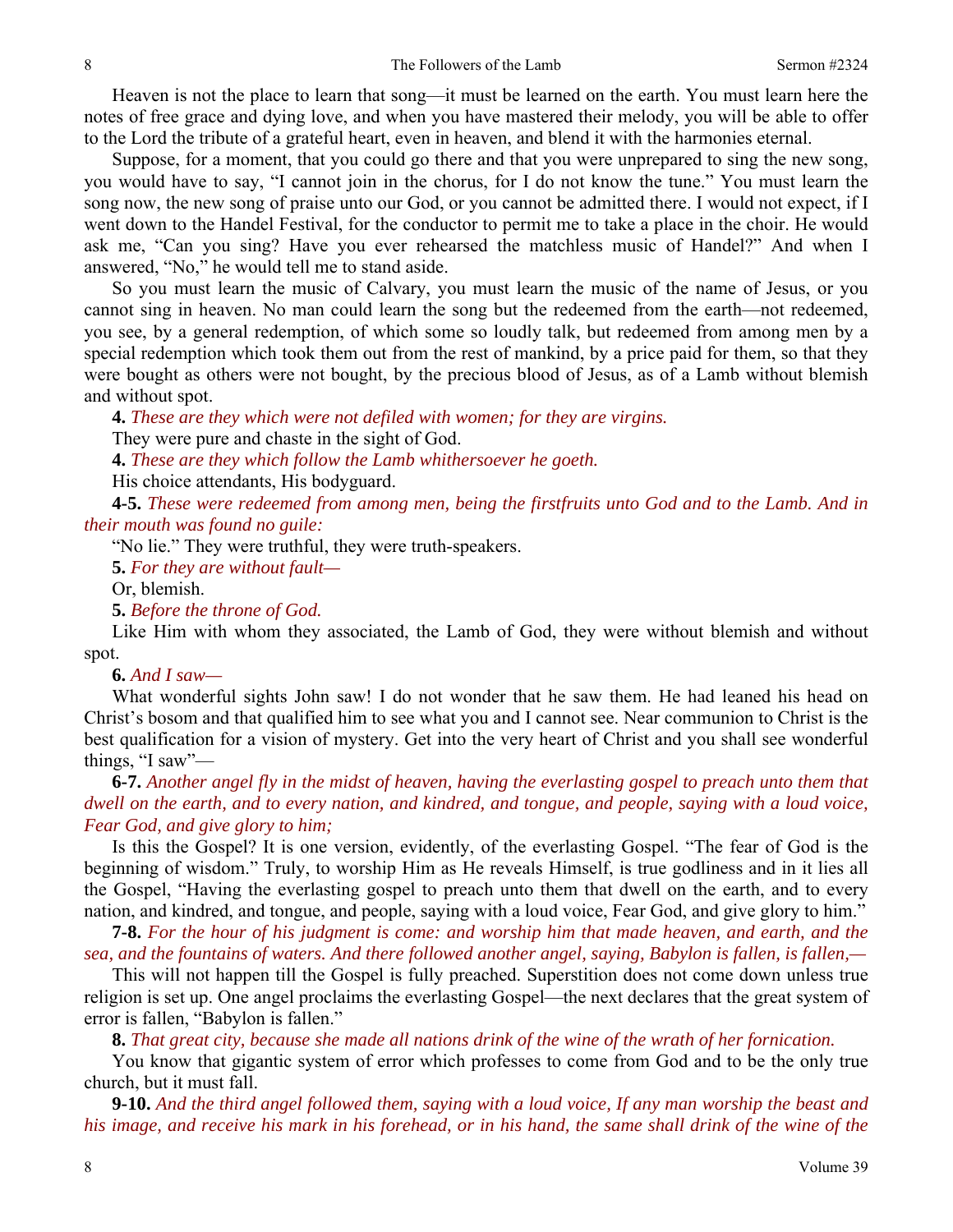*wrath of God, which is poured out without mixture into the cup of his indignation; and he shall be tormented with fire and brimstone in the presence of the holy angels, and in the presence of the Lamb:* 

They sometimes say that we talk very terribly about the world to come. Do we say more than the Scripture says? Do we use more terrible emblems than the Holy Ghost uses when He speaks after this fashion? This is a generation that is not to be pleased, neither do we seek to please it. God's wrath is terrible and our language cannot be too strong to express the overwhelming power of it.

**11.** *And the smoke of their torment ascendeth up for ever and ever: and they have no rest day nor night, who worship the beast and his image, and whosoever receiveth the mark of his name.* 

Keep true to Christ. Wear His name on your forehead. Follow no system of error. Do not be deluded either by Ritualism or Rationalism, by superstition or by unbelief. Keep close to the Word of God and ask to be taught of the Spirit of God.

**12-13.** *Here is the patience of the saints: here are they that keep the commandments of God, and the faith of Jesus. And I heard a voice from heaven, saying unto me, Write, Blessed are the dead which die in the Lord from henceforth: Yea, saith the Spirit, that they may rest from their labors; and their works do follow them.* 

Accursed were they who carried the mark of the beast and went after falsehood, but blessed are they who follow Christ, even though they die. Dying in the Lord, their works survive them and they themselves live forever with Him.

**14.** *And I looked, and behold a white cloud,—* 

One of these days, every eye will look and see what is here described. A little time may elapse, but it will soon be past. How quickly years fly away! Think where you will be in the day when you, too, will say, "I looked and behold, a white cloud."

**14-16.** *And upon the cloud one sat like unto the Son of man, having on His head a golden crown, and in His hand a sharp sickle. And another angel came out of the temple, crying with a loud voice to him that sat on the cloud, Thrust in thy sickle, and reap: for the time is come for thee to reap; for the harvest of the earth is ripe. And he that sat on the cloud thrust in his sickle on the earth; and the earth was reaped.* 

This is the gathering in of the godly, who are Christ's wheat. He Himself reaps them. No angel, mark you, but Himself, with His own sharp sickle and with His own dear hand. These are His sheaves. He sowed for wheat, He Himself was that wheat which fell into the ground and died, and brought forth much fruit. So He, into His own bosom, gathers His own sheaves with His own hand. "May I be among them!" Make that your prayer tonight. May I be one golden ear in Christ's great harvest!"

**17.** *And another angel came out of the temple which is in heaven, he also having a sharp sickle.* 

Not this time the King, but an angel. Not the Son of man that sat on the cloud, but an angel, the servant of God, deputized to execute vengeance.

**18-19.** *And another angel came out from the altar, which had power over fire; and cried with a loud cry to him that had the sharp sickle, saying, Thrust in thy sharp sickle, and gather the clusters of the vine of the earth; for her grapes are fully ripe. And the angel thrust in his sickle into the earth, and gathered the vine of the earth,—* 

This is the gathering together of the ungodly, those wicked clusters that ripen in sin, and that become red with iniquity. Christ does not gather them, you see. That is left to an angel to do—he thrust in his sickle and gathered the grapes of the earth.

**19.** *And cast it into the great winepress of the wrath of God.* 

Can you see the clusters flung into the winepress? Will you be there? God grant that neither you nor I may, in that terrible day, be among the clusters of the wicked!

**20.** *And the winepress was trodden outside the city, and blood came out of the winepress, even unto the horse bridles, by the space of a thousand and six hundred furlongs.* 

So terrible will be even the preliminary destruction of the ungodly. Though they grow in clusters, yet shall they perish. "Though hand join in hand, the wicked shall not be unpunished."